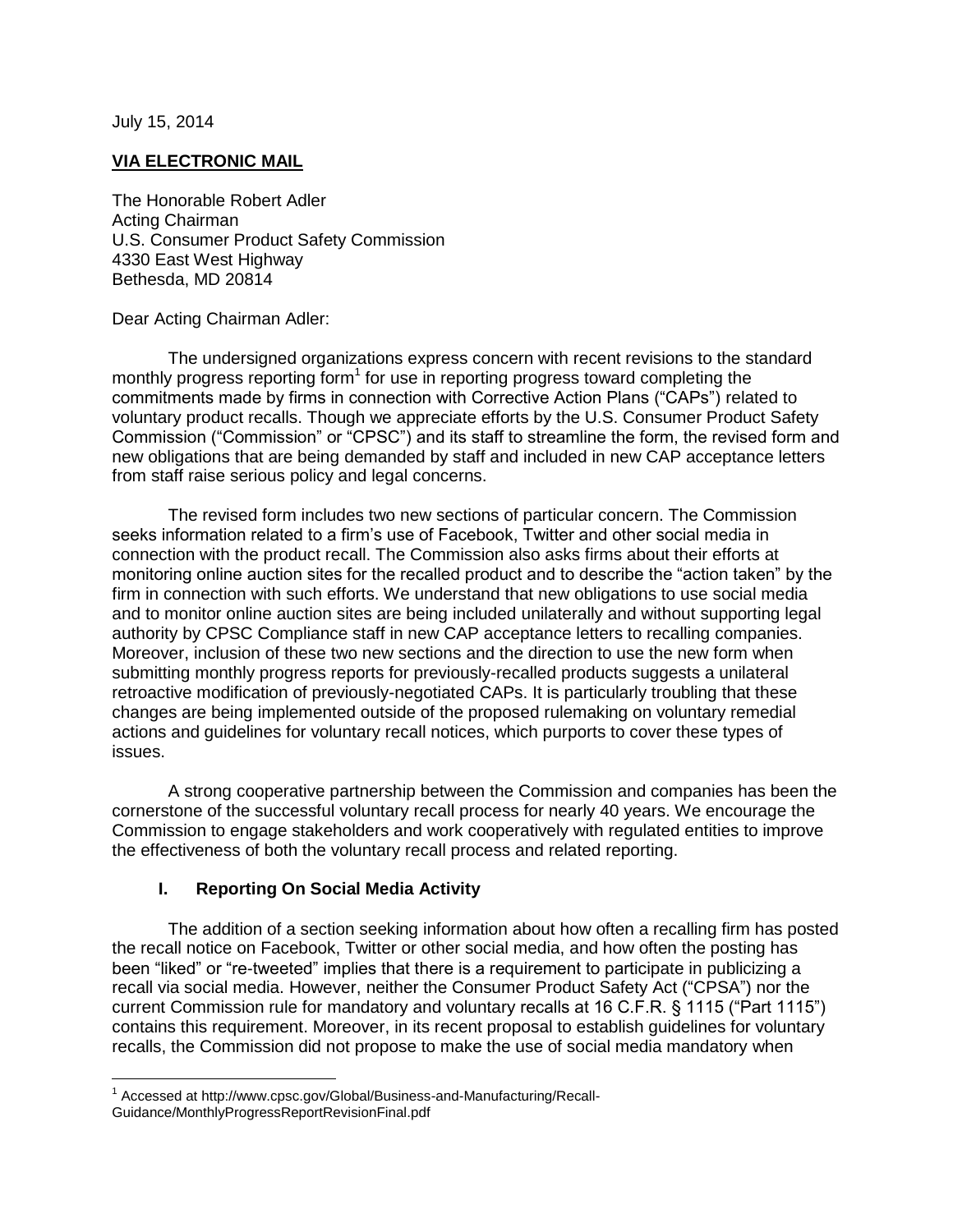implementing voluntary recalls. Rather, the proposal sought comment on a notification plan that would include a press release (or Recall Alert), an in-store poster, a website posting and "at least two additional methods of publication" from a list of several methods of publicizing a recall. Social media is only one such "additional" method, and a recalling firm would not be required to choose it. See Proposed Section 1115.33(a)(4) and (b). 78 Fed. Reg. 69793, 69800 (November 21, 2013).

As the Commission and the staff are expected to give full and open-minded consideration to all the comments that were filed in the docket of the proposal on voluntary recalls (Docket No. CPSC-2013-0040), we assume there has not been a final decision on whether to keep social media on a list of optional publicity methods for voluntary recalls. Even if the Commission adopts the proposed revisions to Part 1115 in their entirety, no statute or regulation would require recalling firms to use social media to publicize a recall.

Yet, Compliance staff is reportedly informing recalling firms that the use of social media to publicize voluntary recalls is a new requirement; firms declining to agree to use social media are being asked for written justification for their refusal. If these reports are true, we object to these demands that firms engage in activities which are not in fact required or which are not voluntarily included in a CAP. A demand by staff that firms use social media for recall publicity is especially troublesome as the Commission is still considering the good faith objections and other comments that were raised during the rulemaking proceeding. It is noteworthy that the Commission has never presented any evidence demonstrating that the use of social media is effective and useful in connection with product recalls.

We request that you instruct Compliance staff to immediately stop informing firms that there is a "requirement" to use social media in connection with voluntary recalls, and to stop inserting such provisions into CAP acceptance letters except where the firm has actually agreed to use social media. We also request that the new monthly progress reporting form and its associated guidance be amended to clarify that firms are required to only engage in and report upon activities that have been included in the negotiated CAP. Compliance staff should be instructed to refrain from imposing any new requirements on voluntary recalls that are not aligned with the statute and regulations governing the process.

#### **II. Monitoring Online Auction Sites**

The addition of a section on the monthly report seeking information on whether the recalling firm has found the recalled product on online auction sites raises additional serious concerns. As with the proposed requirement that firms use social media, there is no requirement in the CPSA or Part 1115 that recalling firms monitor online auction sites. Unlike the use of social media, the Commission did not propose to require firms to monitor online auction sites as a condition of participating in a voluntary recall with the CPSC. Thus, there is no basis for the Commission or the staff to expect recalling firms to monitor online auction sites to look for recalled products. Yet, some recent CAP acceptance letters have included an admonition that the approved CAP includes an "agreement" to monitor online auction sites—even when there was never any discussion of monitoring online auctions during the negotiation of the CAP.

There are several serious issues raised by this conduct. First, the CAP acceptance letter should reflect only the outcome of negotiations between the staff and the recalling firm and should not impose unilateral obligations that were not negotiated. Any obligation to monitor auction sites must be well grounded in law and, as noted above, there is no legal foundation for this obligation.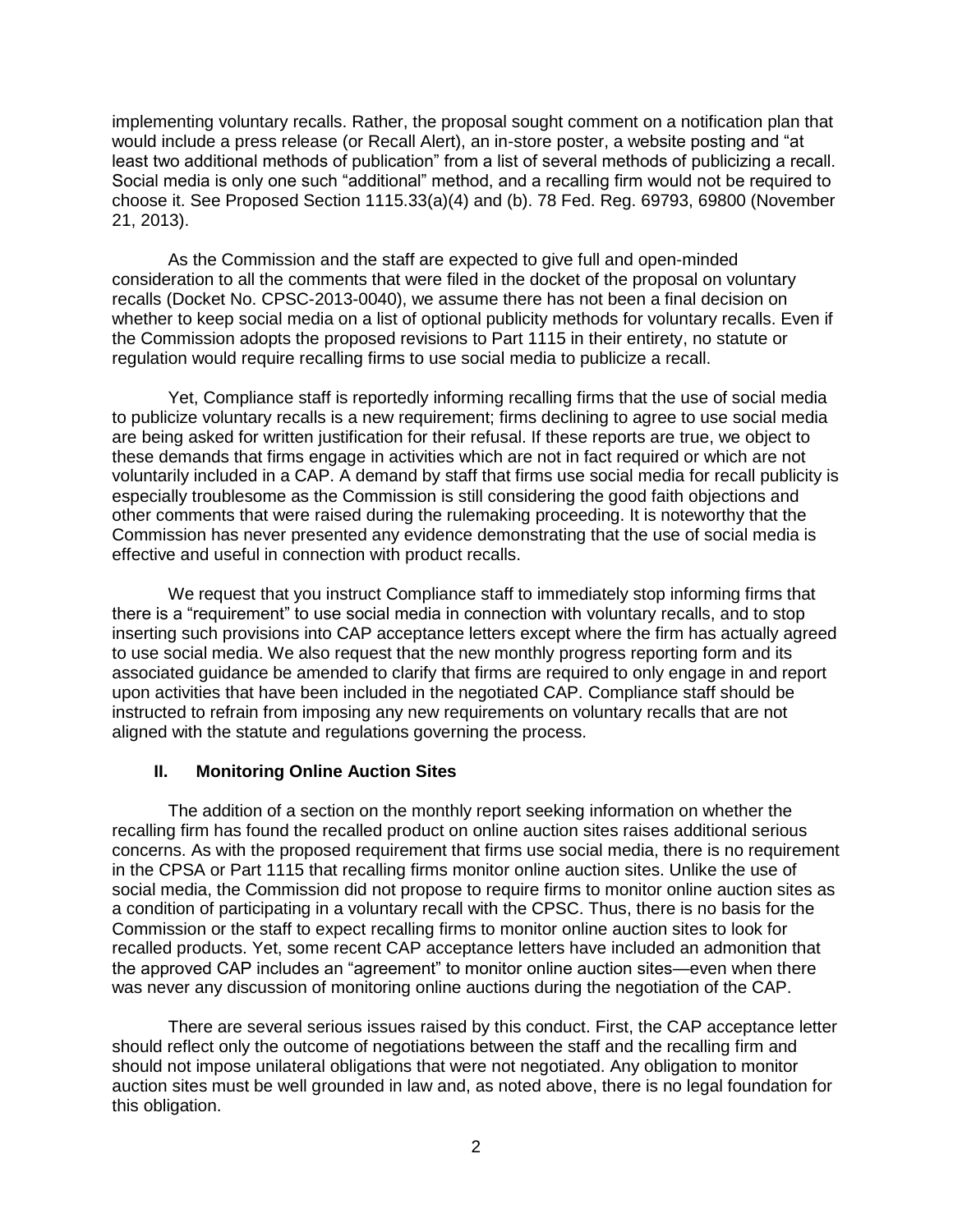Second, requiring recalling parties to monitor online auction sites is an ineffective use of companies' resources. The goal of recalling companies is and should be taking actions to ensure removal of the largest number of recalled products from the marketplace. These actions often involve communication of the product recall to consumers and, in some instances, include direct communications with customers. To require companies—especially small companies—to monitor online auction sites for the sale of individual recalled products is an inefficient use of companies' limited resources and could detrimentally impact a company's ability to effectively recall a product.

Third, while recalling companies can request the removal of the product from an online auction site, they have no authority to enforce a prohibition of sale of the recalled item by any third party and no ability to require the auction site to remove the item. Auction sites are separate business entities which the recalling firm cannot control. Recalling firms typically have no business relationships with companies who own or manage online auction sites, much less the actual seller of the recalled product, and these companies in turn have no business reason to be responsive to requests to remove recalled products from sale. Additionally, a recall often encompasses only certain units of a model (e.g., units built between two specified dates), yet online auctions typically do not publish the date codes or serial numbers of the units being offered for sale. Therefore, a recalling company's effort to monitor online auction sites will be futile in effectively removing recalled products from the marketplace.

Fourth, the new monthly reporting form was issued without any guidance from CPSC staff on the level of expected monitoring or responsive action. For example, how many online auctions does the staff expect firms to monitor? Even a cursory review of online auctions available on the internet identifies many such sites. Does the Commission seek to require recalling firms to monitor local and regional online auction sites, neighborhood listservs, virtual yard sales and classified advertisement websites? Also, how often are firms expected to monitor these sites?

The unilateral, ill-defined and ill-considered imposition of a "commitment" to monitor online websites in the CAP acceptance letter places an extremely onerous, resource-intensive task on firms—adding further disincentives to participate cooperatively in voluntary recalls. The lack of objective criteria for the online auction monitoring efforts that are expected by the staff may lead to unacceptable compliance jeopardy for recalling firms who could be found to be in "violation" of the CAP if a recalled product is located for sale on an online auction site, no matter how obscure the site. When coupled with the recent proposal to make CAPs "legally binding," this is an untenable situation for recalling firms.

Most critically, the Commission has failed to engage the regulated industry in discussion about this subject, so there has not been any forum in which the industry's numerous concerns could have been shared with the staff. We ask that the Commission remove the section of the new monthly progress reporting form that pertains to online auction sites. We also request that the Compliance staff refrain from imposing any new "requirements" to monitor online auctions.

#### **III. Complying with the Anti-Deficiency Act**

The CPSC—not a manufacturer—has the legal responsibility to monitor online auction and resale sites and to take steps to enforce the statutory prohibition on selling recalled products. This raises a question of whether the staff's efforts to recruit manufacturers to conduct surveillance of online auctions are lawful under the Anti-Deficiency Act ("ADA"), 31 U.S.C. §§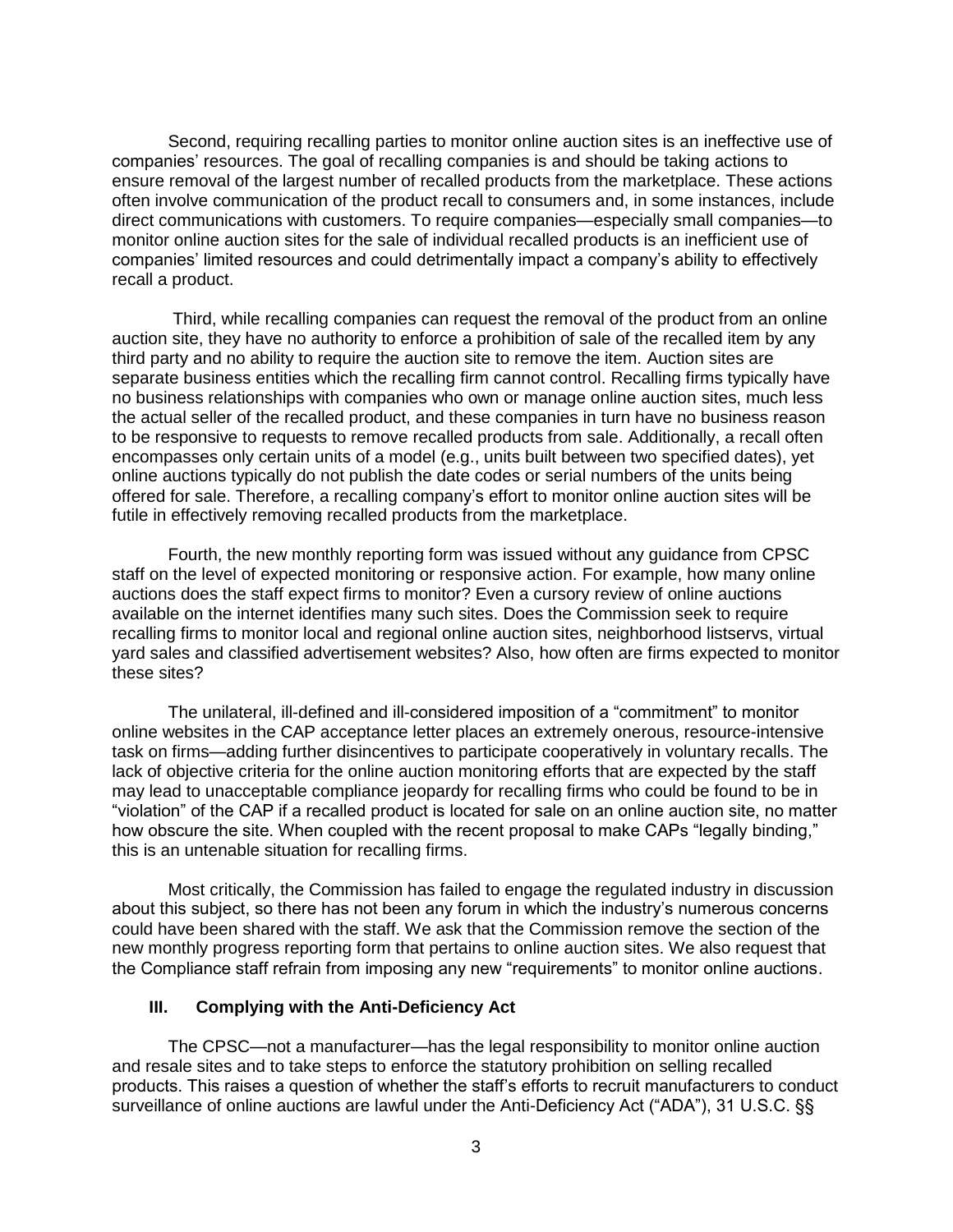1341 and 1342. Among other things, the ADA prohibits federal agencies from augmenting the appropriations granted to the agency from Congress by accepting voluntary services to perform tasks or services that the agency would otherwise itself be expected to perform with its appropriated funds. This provision has a dual purpose. It prevents claims against the government for compensation from the "volunteers" who performed the services. The law also keeps "an agency's level of operations within the amounts Congress appropriates for that purpose. The unrestricted ability to use voluntary services would permit circumvention of that objective."<sup>2</sup>

The general prohibition on accepting voluntary services can be overcome by an explicit statutory grant of authority to accept voluntary and uncompensated services. The CPSA, in section  $27(b)(6)$ ,<sup>3</sup> provides that the Commission has the power "to accept gifts and voluntary and uncompensated services," but it does not provide the Commission authority to require members of the regulated community to act in the capacity of CPSC enforcement officials to monitor online auctions and respond to apparent violations of the prohibition on selling a recalled product. Stated simply, the CPSA provision on accepting voluntary and uncompensated services does not permit the Commission to ignore the prohibitions within the ADA.

## **IV. Complying with the Paperwork Reduction Act**

We are concerned that the various forms of reporting and recordkeeping that CPSC staff is imposing on recalling firms through the CAP acceptance letter, related communications and the new monthly progress reporting form are in violation of the Paperwork Reduction Act ("PRA"), 44 U.S.C. §§ 3501 et seq., and its implementing regulations. The PRA requires the CPSC and other agencies to obtain approval from the Office of Management and Budget ("OMB") before proceeding with an information collection, regardless if the collection is mandatory or voluntary.<sup>4</sup> The Act defines a "collection of information" to include information obtained by an agency through the use of a form calling for identical reporting requirements imposed on ten or more persons. The fact that the CAP acceptance letter is ordinarily issued in connection with a voluntary recall does not change the statutory obligations placed upon the Commission by the PRA.

Because CPSC staff must expect 10 or more persons to complete the monthly reporting each month in connection with the multiple recalls that are ongoing at one time, it is subject to the requirements of the PRA. We are not aware of any attempt by the CPSC to obtain OMB approval for this form. It is certainly a violation of the PRA to imply to the regulated industry that the use of this form is mandatory or that failure to use it could give rise to any liability under the CPSA.

Moreover, the monthly recall progress report is not exempt from the "administrative investigation" exception of the PRA. $<sup>5</sup>$  That exception is intended to preserve an agency's ability</sup> to engage in the collection of evidence pursuant to an investigation, such as by means of interrogatories, depositions and subpoenas, which are subject to supervision by a judge. The legislative history of the PRA makes clear the limited nature of this exception:

 $\overline{a}$ 

 $2$  Government Accountability Office, Principles of Federal Appropriations Law, Third Edition, Volume II at 6-95. Accessed at http://www.gao.gov/special.pubs/d06382sp.pdf 3 15 U.S.C. § 2076

<sup>4</sup> OMB's implementing regulations clarify that a "collection of information" includes "voluntary" collections of information. 5 C.F.R. § 1320.3(c).

<sup>44</sup> U.S.C. § 3518(c)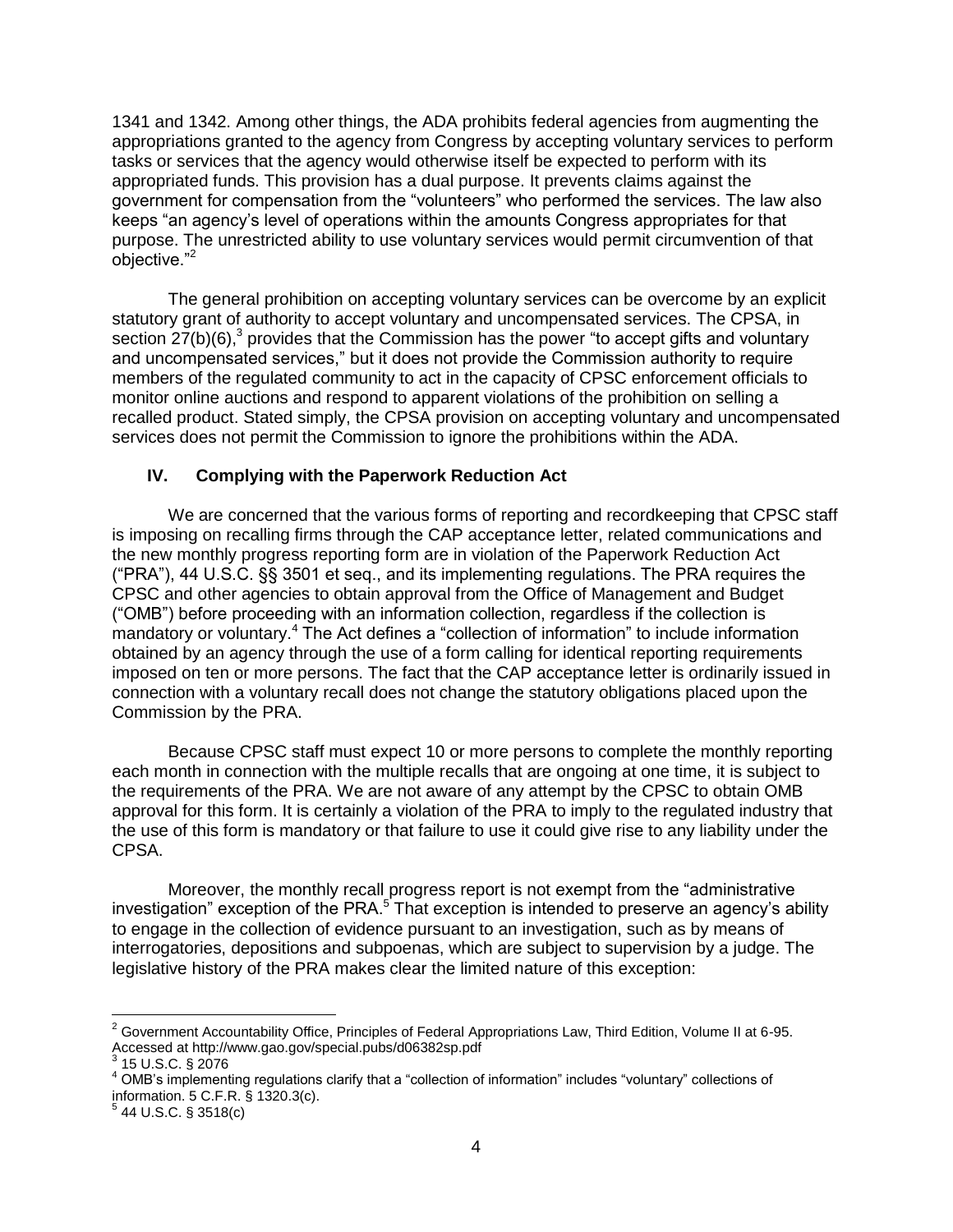The language in this subsection regarding "an administrative action or investigation involving an agency against specific individuals or entities" is intended to preserve a well-settled exception for subpoenas and similar forms of compulsory process used for the collection of evidence or other information in an adjudication or investigation for law enforcement purposes. . . . Similar to the collection of information in litigation, an agency's intended use of investigatory and adjudicative process is sufficiently safeguarded through judicial superintendence to render unnecessary the administrative clearance process of this Act.<sup>6</sup>

The monthly recall progress reporting form is not similar to a subpoena or other compulsory process used to gather information in an investigation and is not subject to judicial superintendence. Perhaps most importantly, it is not part of any "administrative investigation" of compliance because there is no law or regulation mandating companies to conduct voluntary recalls or abide by any specific terms in doing so. While not dispositive, it is instructive to note that the National Highway Traffic Safety Administration considers its counterpart reports (the quarterly reports of recall completion) to be subject to the PRA.<sup>7</sup>

There are several reasons why the CPSC's distribution of the monthly reporting form would violate the PRA. Based on the regulations established by OMB, OMB will not approve a reporting requirement that is duplicative of information otherwise accessible to the agency.<sup>8</sup> The Commission has full access to online auction sites and can conduct its own monitoring of those sites. The Commission also has more effective means for addressing any recalled products found on such sites than recalling firms. Expecting these companies to do this work and report the results to the CPSC is seeking information that is duplicative of information otherwise accessible to the CPSC and inconsistent with PRA principles.

Additionally, OMB will not approve a reporting requirement that cannot be demonstrated to have "practical utility" to the agency, meaning that the agency can show an actual, timely use for the information in carrying out its mission.<sup>9</sup> Much of the information sought by the former monthly reporting form and some of the information on the new form would not meet this standard. For example, the number of "likes" posted about a recall featured on Facebook is not useful information because a "like" provides no information on whether or not an owner of recalled products or other person intends to participate in the recall. The information does not have practical utility to the agency. OMB also typically will not approve a reporting requirement that asks for specified information from the regulated industry more often than quarterly. The CPSC has no programmatic requirement that would support a monthly, as opposed to quarterly, collection of recall completion information without receiving OMB approval for the collection.<sup>10</sup>

Finally, compliance with the PRA has the additional laudatory benefit of preventing ad hoc changes to reporting requirements of the sort seen here. Once a "collection of information" is reviewed and approved by OMB, it cannot be changed without proceeding again through the review and approval process. This helps protect against "regulatory creep," where incremental additional burdens are imposed on the regulated industry without notice to the industry, or the opportunity to comment on the burdens or on the unintended consequences of the new requirements, and helps protect against the addition of unjustified reporting requirements on the

 $\overline{a}$ 

<sup>6</sup> S. Rprt. 96-930 at 56

 $7$  See OMB Control Number 2127-0004 and associated documents in the current inventory of approved Information Collections. Accessed at http://www.reginfo.gov/public/do/PRAOMBHistory?ombControlNumber=2127-0004  $^{8}$  5 C.F.R. § 1320.5(d)(1)(ii)  $9^9$  5 C.F.R. § 1320.5(d)(1)(iii)

 $^{10}$  5 C.F.R. § 1320.5(d)(2)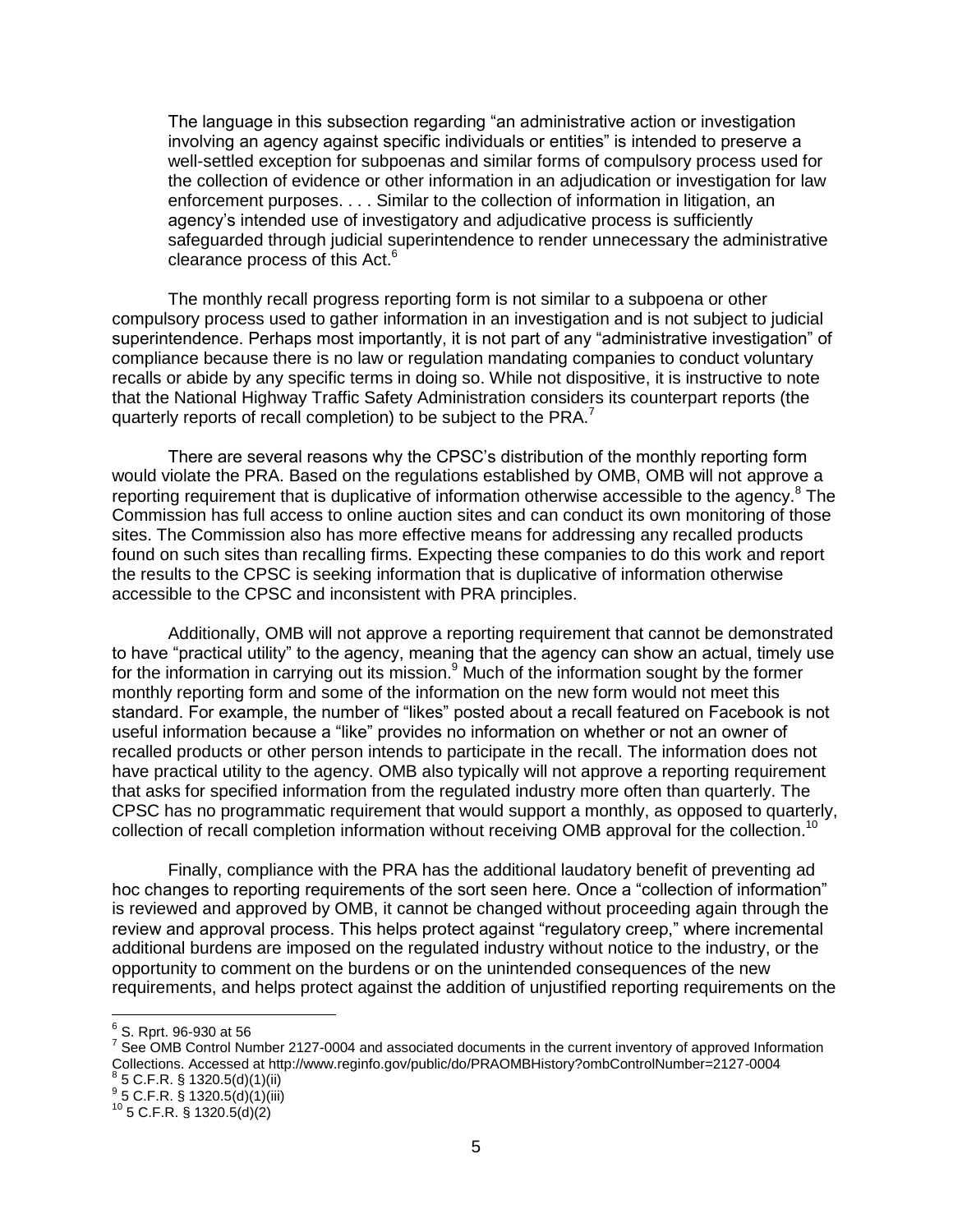industry, such as those that were recently added to the monthly reporting form. Ad hoc changes by agencies in reporting requirements are exactly what Congress sought to prohibit when it passed the PRA in 1980 and its amendments in 1995.

### **V. Conclusion**

We appreciate the opportunity to raise these concerns, and we trust that you will accept them in the constructive spirit in which we offer them. We remain committed to being good partners with the CPSC in the pursuit of product safety, but we also want to maintain the benefits of voluntary recall actions—and the Fast Track recall program in particular—without encumbering it with unexpected and unnecessarily burdensome requirements and expectations.

We continue to strongly encourage the Commission to engage with the regulated community and other stakeholders on ways in which to improve effectiveness of product recalls. We look forward to working with the CSPC and other interested parties on this issue. Please contact Erik Glavich, Director of Legal and Regulatory Policy of the National Association of Manufacturers, at (202) 637-3179 or eglavich@nam.org if you have any questions or would like to discuss this matter.

Sincerely,

Air Conditioning, Heating, and Refrigeration **Institute** American Apparel & Footwear Association American Cleaning Institute American Home Furnishings Alliance American Pyrotechnics Association Association of Home Appliance **Manufacturers** Baby Carrier Industry Alliance Bicycle Product Suppliers Association Business and Institutional Furniture Manufacturers Association Coalition for Safe Affordable Childrenswear Consumer Specialty Products Association Fashion Jewelry and Accessories Trade Association Halloween Industry Association INDA, Association of the Nonwoven Fabrics Industry International Sleep Products Association Juvenile Products Manufacturers Association

Lighter Association Motorcycle Industry Council National Association of Manufacturers National Retail Federation Outdoor Industry Association Outdoor Power Equipment Institute Power Tool Institute Real Diaper Industry Association Recreational Off-Highway Vehicle Association Retail Industry Leaders Association Society of Glass and Ceramic Decorated **Products** Society of the Plastics Industry, Inc. Specialty Vehicle Institute of America Sports & Fitness Industry Association Synthetic Turf Council Upholstered Furniture Action Council Window Covering Manufacturers Association

cc: The Honorable Jay Rockefeller, Chairman, Committee on Commerce, Science and Transportation, United States Senate The Honorable John Thune, Ranking Member, Committee on Commerce, Science and Transportation, United States Senate